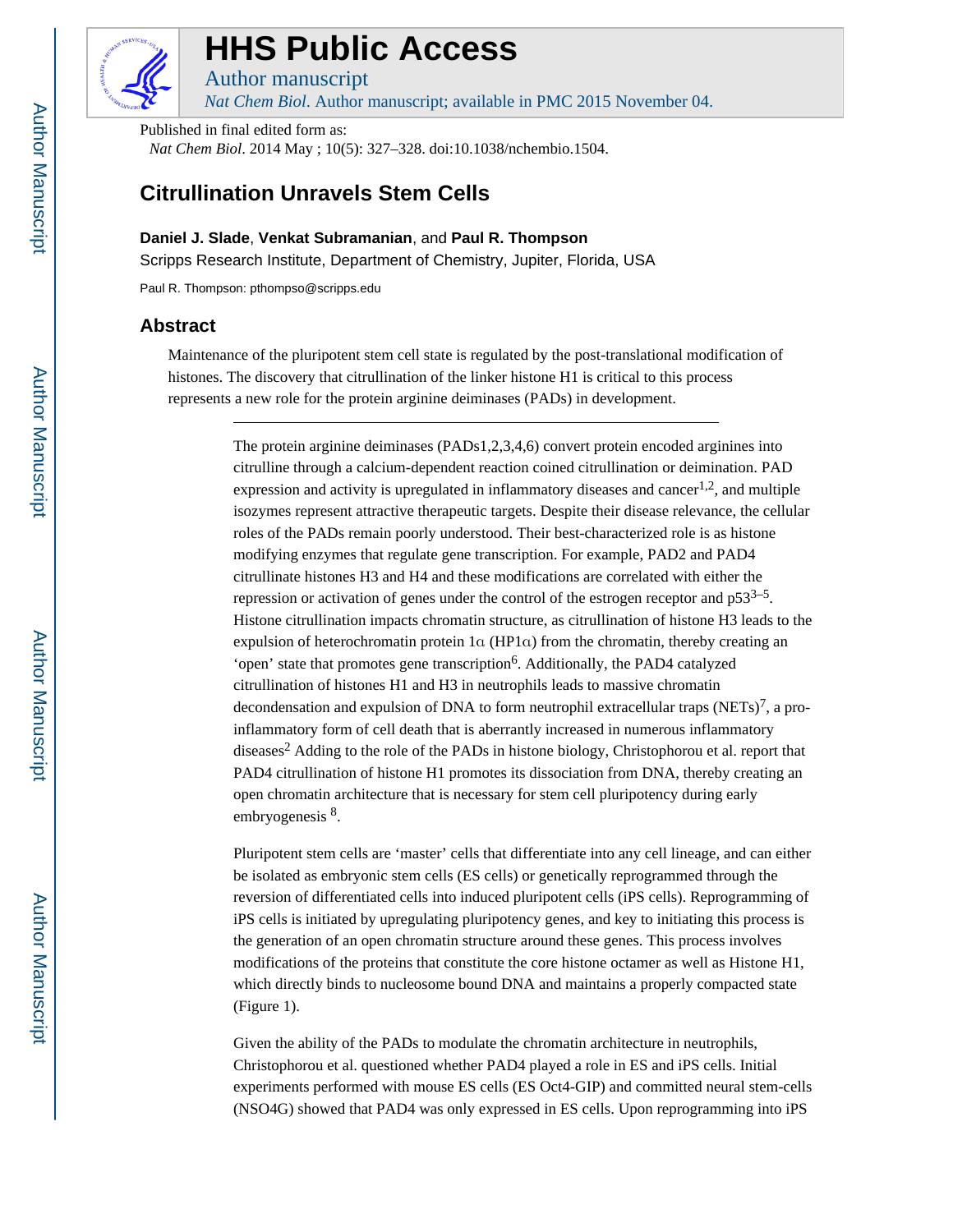Slade et al. Page 2

cells, NSO4G cells express PAD4, and remarkably, this expression highly correlates with the levels of Nanog, an essential stem-cell transcription factor, as well as a subset of other known pluripotency genes, including Klf2, Tcl1, Tcfap2c, and Kit. Nanog appears to induce PAD4 activity because in its absence the levels of citrullinated H3 are reduced. The expression of pluripotency genes was also found to be dependent on PAD4 enzymatic activity, as inhibition with the pan-PAD inhibitor Cl-amidine<sup>9</sup> and the PAD4-selective inhibitor TDFA $^{10}$  reduced citrullinated H3 (H3cit), which in turn reduced the expression levels of the pluripotency genes Nanog, Tcl1, and Klf5. Inhibition of PAD4 activity also led to increased expression of differentiation genes including Prickle1, Epha1 and Wnt8a, and stem cells treated with TDFA reduced the number of pluripotent cells in early embryogenesis. These results were validated by RNAi knockdown of PAD4.

To further investigate the role of PAD4 in pluripotency, Christophorou et al. identified several citrullinated proteins including AtrX, Dnmt3b, Trim28, and histone H1, all of which help control the pluripotent state. Importantly, histones H1.2, H1.3, H1.4, and H1.5 were citrullinated in the central winged helix DNA binding domain at Arg54 (H1R54Cit) and mutation of this residue (R54A) results in the release of H1 from chromatin. Inhibition of PAD4 expression or activity also decreases histone citrullination and favored a compacted chromatin state, which correlated with the down-regulation of pluripotency genes, and the up-regulation of differentiation genes. Interestingly, there are parallels to NET formation where chromatin decondensation is driven by the PAD4-mediated citrullination of both histone H1 and H3, and the site of H1 citrullination is the same as that observed in pluripotent stem cells<sup>7</sup>.

In summary, this work (Figure 1) adds to our growing understanding of PAD biology in a variety of (patho)physiological processes, and furthermore reiterates the value in developing selective and potent chemical probes to pharmacologically modulate enzymes such as the PADs in cellular systems. These studies also raise a number of important issues that will undoubtedly fuel future studies. First, although the authors focused on PAD4, they also observed increased expression of PADs 1, 2, and 3 in ES and/or iPS cells, which could suggest that multiple PADs play a role in pluripotency or could function at different stages during cellular differentiation. Second, PADs 1-4 are overexpressed in multiple cancers, and it seems likely that their activity may 'reprogram' cancer cells into a more stem cell-like state and thereby promote their unrestrained growth. Third, as interest in the PADs as therapeutic targets for cancer and inflammatory diseases continues to increase, some caution is warranted because drugs targeting these enzymes may impact stem cell fate and embryogenesis. Nevertheless, the future of PAD biology is bright, and represents a promising area of growth in our understanding of the delicate balance between health and disease.

### **References**

- 1. Bicker KL, Thompson PR. The protein arginine deiminases: Structure, function, inhibition, and disease. Biopolymers. 2013; 99:155–63. [PubMed: 23175390]
- 2. Kaplan MJ, Radic M. Neutrophil extracellular traps: double-edged swords of innate immunity. J Immunol. 2012; 189:2689–95. [PubMed: 22956760]

*Nat Chem Biol*. Author manuscript; available in PMC 2015 November 04.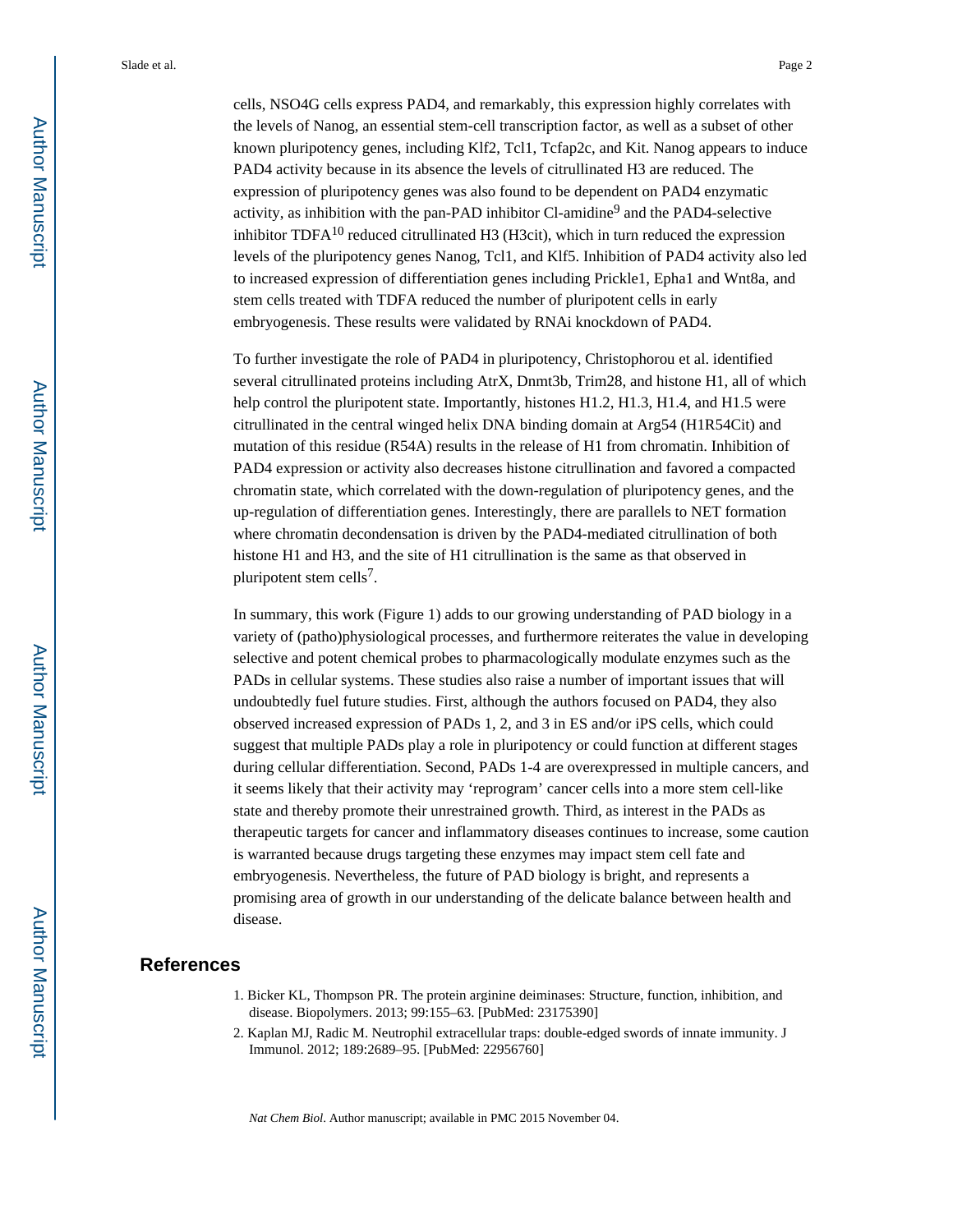Slade et al. Page 3

- 3. Cherrington BD, et al. Potential role for PAD2 in gene regulation in breast cancer cells. PLoS One. 2012; 7:e41242. [PubMed: 22911765]
- 4. Cuthbert GL, et al. Histone deimination antagonizes arginine methylation. Cell. 2004; 118:545–553. [PubMed: 15339660]
- 5. Yao H, et al. Histone Arg modifications and p53 regulate the expression of OKL38, a mediator of apoptosis. J Biol Chem. 2008; 283:20060–20068. [PubMed: 18499678]
- 6. Sharma P, et al. Citrullination of histone H3 interferes with HP1-mediated transcriptional repression. PLoS Genet. 2012; 8:e1002934. [PubMed: 23028349]
- 7. Dwivedi N, et al. Autoantibody recognition of citrulline determinant in the winged helix of histone H1.2. FASEB J. 2014 In Press.
- 8. Christophorou MA, et al. Citrullination regulates pluripotency and histone H1 binding to chromatin. Nature. 2014; 507:104–8. [PubMed: 24463520]
- 9. Luo Y, et al. Inhibitors and inactivators of protein arginine deiminase 4: functional and structural characterization. Biochemistry. 2006; 45:11727–11736. [PubMed: 17002273]
- 10. Jones JE, et al. Synthesis and screening of a haloacetamidine containing library to identify PAD4 selective inhibitors. ACS Chem Biol. 2012; 7:160–5. [PubMed: 22004374]